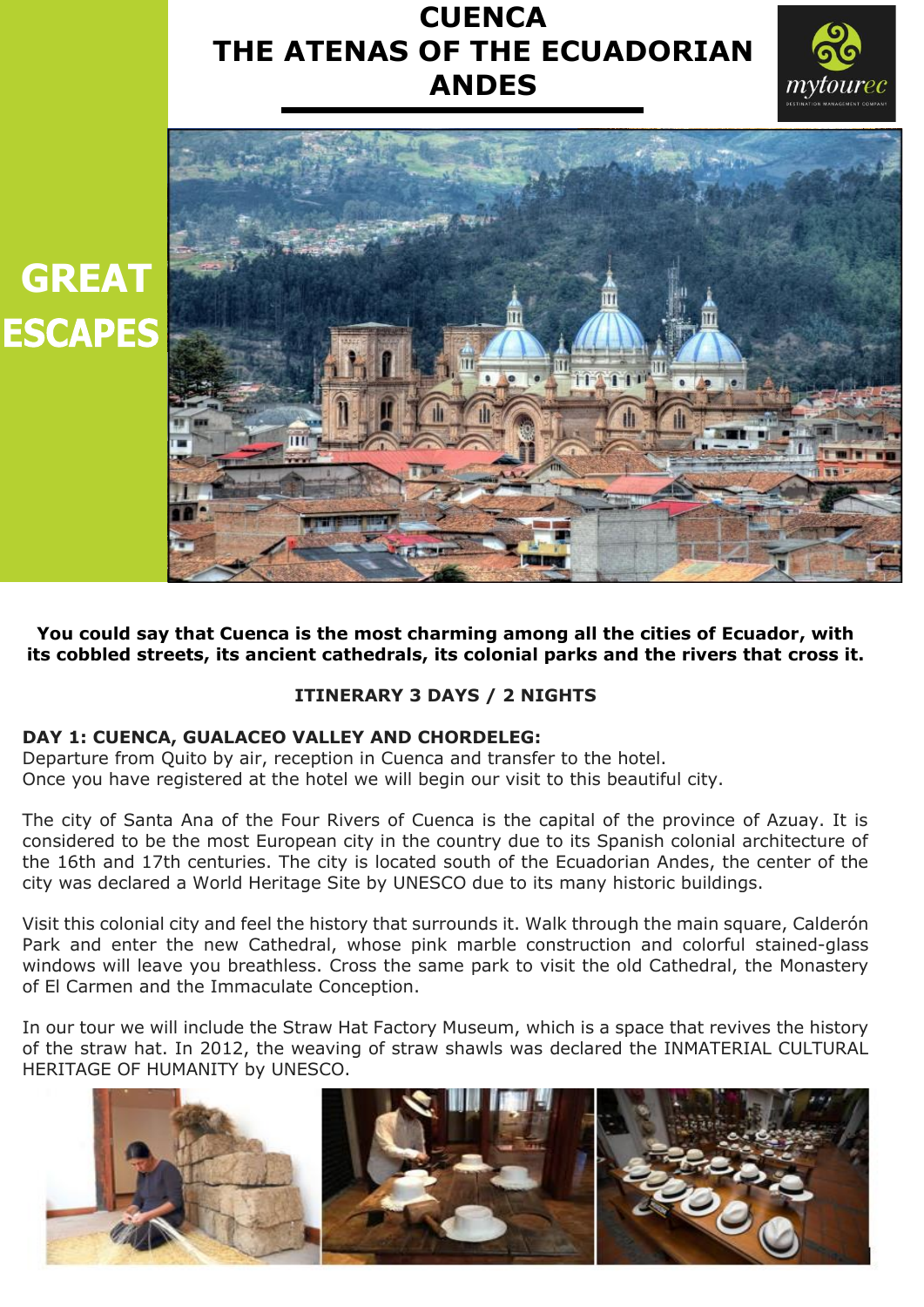Lunch at a restaurant in the area.

In the afternoon, we will visit the Valley of Gualaceo and Chordeleg, two small towns where you can find traditional handicrafts, fine jewelry in gold and silver, ceramics, textiles and fabrics made with pre-Columbian techniques.



Return to hotel, dinner and overnight.

### **DAY 2: PRE-COLUMBIAN RUINS OF INGAPIRCA**

Ingapirca is, without doubt, the most important and largest pre-Columbian archaeological site in Ecuador. In this site, located in the province of Cañar rests the best-preserved Inca architectural complex in the country.

We will leave from Cuenca with North direction until the province of the Cañar, arriving at this imposing architectonic construction. We will visit the

Museum which recovers the traditional social memory of Ecuador. Later, we will go to the Complex where we will walk through all its chambers.